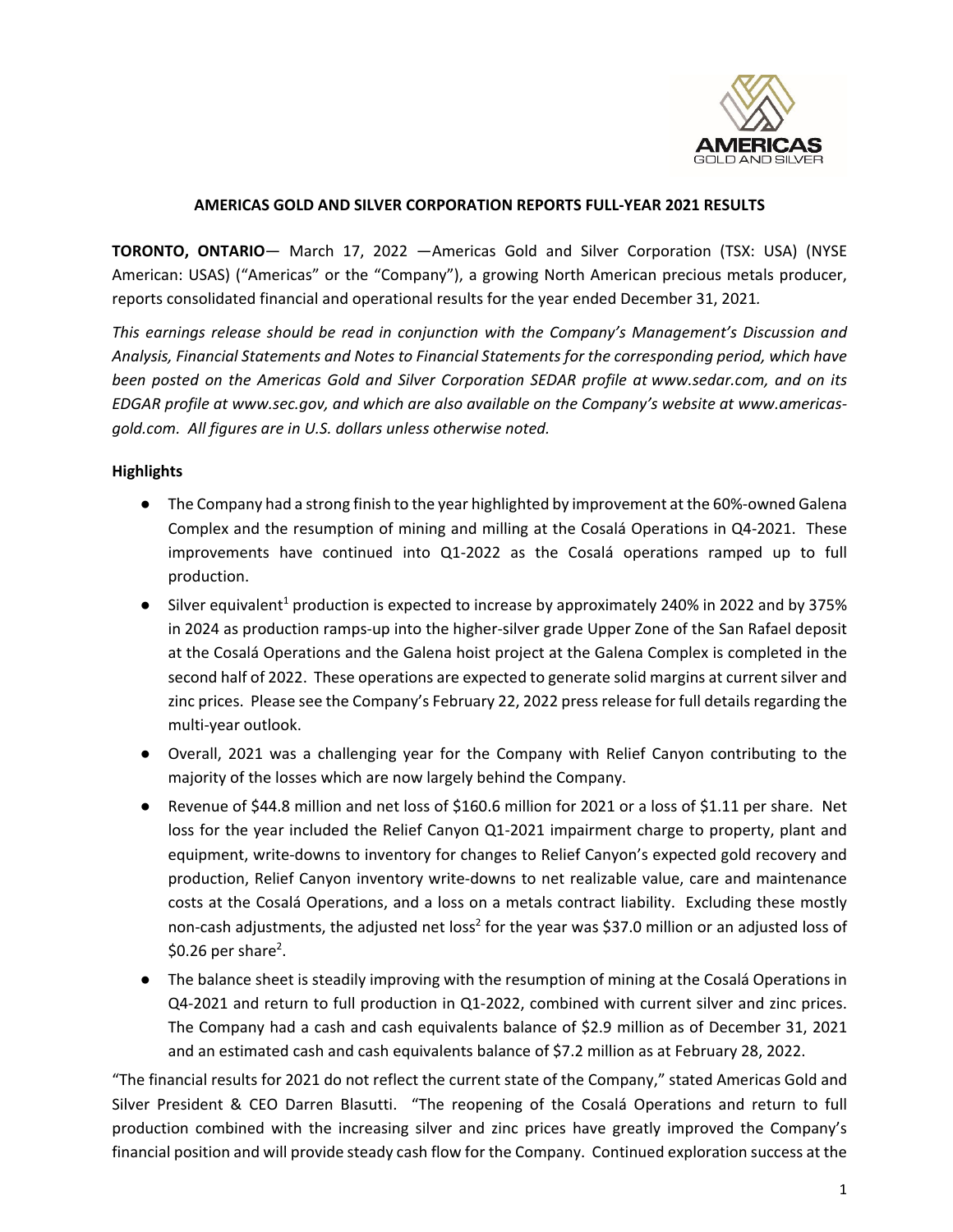Galena Complex and the Galena hoist project are expected to increase throughput and production for the asset over the next several years beginning in Q4-2022. While 2021 was a disappointment at Relief Canyon, the Company continues to advance certain technical studies, including metallurgical testing, and is hopeful for a positive solution to re-start mining operations given the constructive gold price outlook over the next few years."

# **Cosalá Operations**

The Cosalá Operations recalled all workers in September 2021 and successfully re‐started mining and milling operations after reaching an agreement with union representatives and certain Mexican government ministries in July 2021. Production from the San Rafael mine increased during Q4‐2021 as the normal mining cycle was re‐established. The Los Braceros processing plant was fed with a combination of over 20,000 tonnes of existing stockpiled ore and new production from the mine. The milling rate ramped up in tandem with mine production, averaging approximately 1,700 tonnes per day during December 2021 and continuing into 2022. During Q4‐2021, the Cosalá Operations produced approximately 61,000 ounces of silver, 4.2 million pounds of zinc and 1.7 million pounds of lead.

Initial production will focus on maximizing near‐term cash flow by mining high‐grade zinc areas of the Main Zone which were fully developed prior to the illegal blockade. Over the course of the next six months, the mine will continue development and start production from the Upper Zone, which carries silver grades approximately 5‐6 times higher than the Main Zone.

Based on the Cosalá Operations being in full production and planned development/production from the Upper Zone, silver production from the Cosalá Operations in 2022 is forecast to be between 0.7 to 0.9 million ounces. The Cosalá Operations are expected to increase silver production through 2022 benefitting from higher-grade silver areas in the Upper Zone of the San Rafael mine in the second half of 2022. Zinc production from the Cosalá Operations is expected to be approximately 36 to 40 million pounds and lead production is expected to be 13 to 15 million pounds.

# **Galena Complex**

The Phase II drill program at the Galena Complex began in late August 2021. The initial focus is to test the recently discovered Silver Vein extension below the 5500 Level, the deepest level of the mine. To date, the Silver Vein extension has been delineated to over 350 ft below the 5500 Level. As part of the 5500 Level drilling of the Silver Vein, the Company has successfully intersected the high grade 185 Vein approximately 800 ft below the 5500 Level. In addition, continued definition drilling from the 4900 Level to define mineral reserves and increase mineral resources adjacent to current production areas is part of the Phase II plan. With the most recent update to its Mineral Reserve and Resource statement as at June 30, 2021, the Company successfully increased proven and probable silver reserves at the Galena Complex by 38%, increased the measured and indicated silver resources by 72% and the inferred mineral silver resources by 36% and expects continuing increases with the Phase II drill program which runs through the end of 2022. The Company anticipates releasing a fulsome exploration update for the Galena Complex in Q2‐2022.

Attributable silver production to the Company from the Galena Complex (60% owned by Americas) in 2022 is expected to be between 0.7 to 0.9 million silver ounces. Attributable lead production is expected to be between 9 to 11 million pounds. The Company expects to complete the Galena hoist project in Q4‐2022.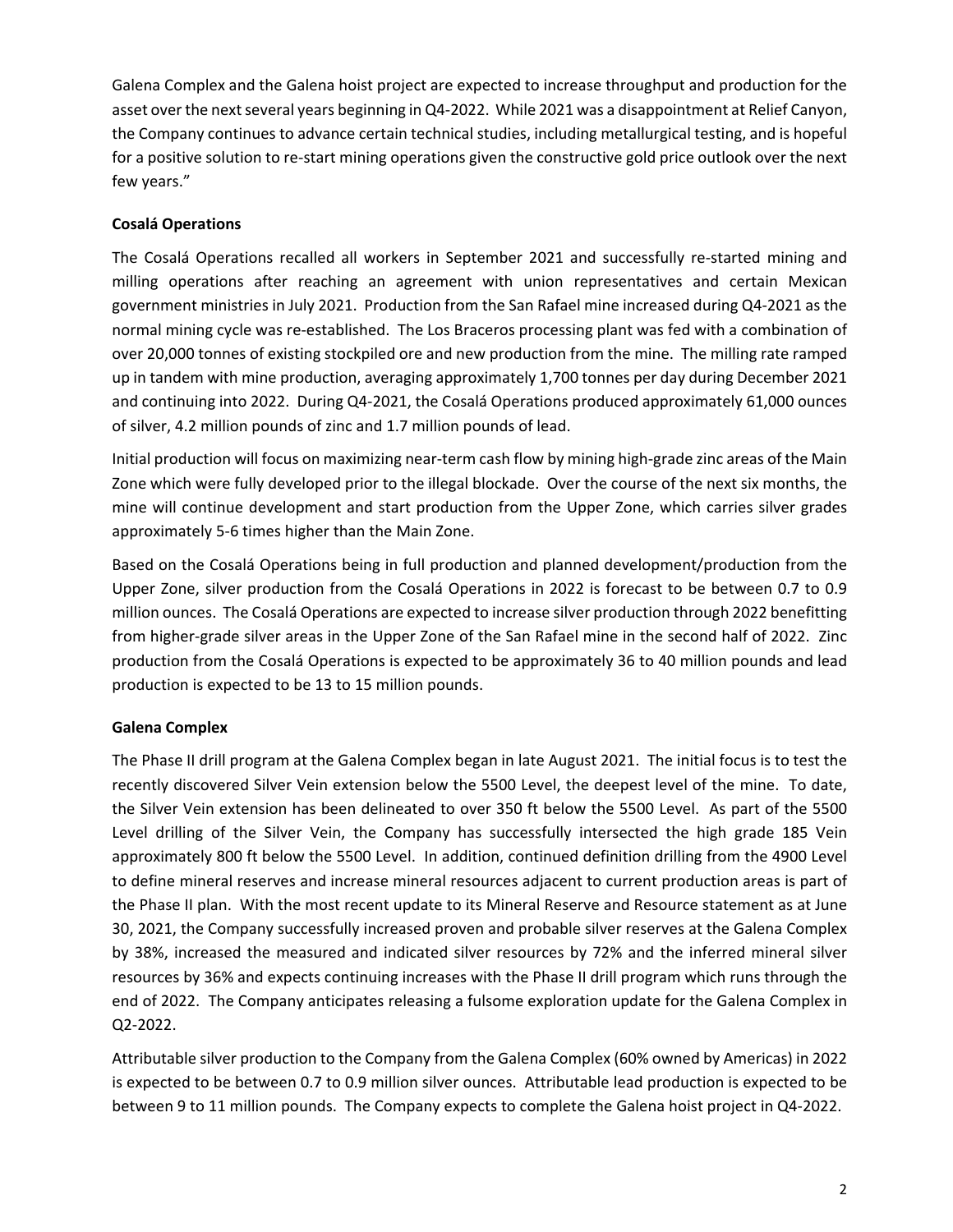#### **Relief Canyon**

The Company is committed to continuing efforts to resolve the metallurgical challenges at Relief Canyon. An independent metallurgical lab has been contracted to complete a metallurgical test program to evaluate process modifications, including the use of blinding agents, to minimize the impact of naturally occurring carbonaceous material on gold recovery. Initial work is expected to be completed by end of Q2‐2022. Based on the success of these initial tests, the Company is expected to initiate larger scale testing in the second half of 2022.

#### **About Americas Gold and Silver Corporation**

Americas Gold and Silver Corporation is a high‐growth precious metals mining company with multiple assets in North America. The Company owns and operates the Relief Canyon mine in Nevada, USA, the Cosalá Operations in Sinaloa, Mexico and manages the 60%‐owned Galena Complex in Idaho, USA. The Company also ownsthe San Felipe development project in Sonora, Mexico. For further information, please see SEDAR or www.americas‐gold.com.

#### **For more information:**

Stefan Axell **Branch and Stefan Axell Darren Blasutti** VP, Corporate Development & Communications President and CEO Americas Gold and Silver Corporation Americas Gold and Silver Corporation 416‐874‐1708 416‐848‐9503

#### **Technical Information and Qualified Persons**

The scientific and technical information relating to the operation of the Company's material operating mining properties, its mineral resources and exploration contained herein has been reviewed and approved by Daren Dell, P.Eng., Chief Operating Officer of the Company. The Company's current Annual Information Form and the NI 43‐101 Technical Reports for its other material mineral properties, all of which are available on SEDAR at www.sedar.com, and EDGAR at www.sec.gov contain further details regarding mineral reserve and mineral resource estimates, classification and reporting parameters, key assumptions and associated risks for each of the Company's material mineral properties, including a breakdown by category.

All mining terms used herein have the meanings set forth in National Instrument 43‐101 – Standards of Disclosure for Mineral Projects ("NI 43-101"), as required by Canadian securities regulatory authorities. These standards differ significantly from the requirements of the SEC that are applicable to domestic United States reporting companies. Any mineral reserves and mineral resources reported by the Company in accordance with NI 43‐101 may not qualify as such under SEC standards. Accordingly, information contained in this news release may not be comparable to similar information made public by companies subject to the SEC's reporting and disclosure requirements.

#### **Cautionary Statement on Forward‐Looking Information:**

This news release contains "forward-looking information" within the meaning of applicable securities laws. Forward‐looking information includes, but is not limited to, Americas Gold and Silver's expectations, intentions, plans, assumptions and beliefs with respect to, among other things, estimated and targeted production rates and results for gold, silver and other metals, the expected prices of gold, silver and other metals, as well as the related costs, expenses and capital expenditures; the Phase II drill program at and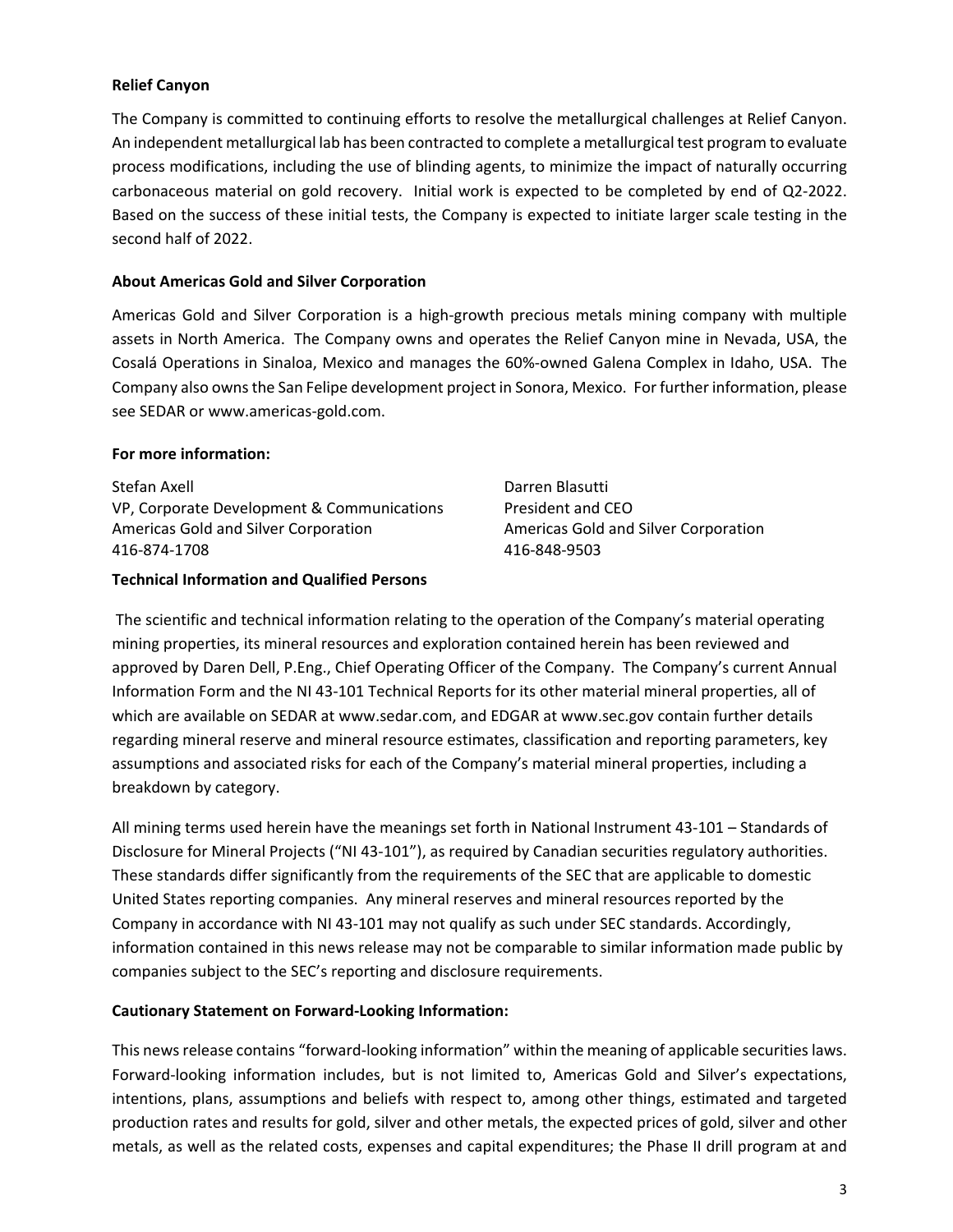production from the Galena Complex, including the expected production levels and potential additional mineral resources thereat; mining and processing operations at the Cosalá Operations continuing, including expected production levels and the continuity of legal access for employees and contractors; and the goal and results of test work intended to address metallurgical challenges at Relief Canyon. Guidance and outlook contained in this press release was prepared based on current mine plan assumptions with respect to production, costs and capital expenditures, the metal price assumptions disclosed herein, and assumes no adverse impacts to operations from the COVID 19 pandemic and no further adverse impacts to the Cosalá Operations from blockades and is subject to the risks and uncertainties outlined below. Often, but not always, forward‐looking information can be identified by forward‐looking words such as "anticipate", "believe", "expect", "goal", "plan", "intend", "potential', "estimate", "may", "assume" and "will" or similar words suggesting future outcomes, or other expectations, beliefs, plans, objectives, assumptions, intentions, or statements about future events or performance. Forward‐looking information is based on the opinions and estimates of Americas Gold and Silver as of the date such information is provided and is subject to known and unknown risks, uncertainties, and other factors that may cause the actual results, level of activity, performance, or achievements of Americas Gold and Silver to be materially different from those expressed or implied by such forward‐looking information. With respect to the business of Americas Gold and Silver, these risks and uncertainties include risks relating to widespread epidemics or pandemic outbreak including the COVID‐19 pandemic; the impact of COVID‐19 on our workforce, suppliers and other essential resources and what effect those impacts, if they occur, would have on our business, including our ability to access goods and supplies, the ability to transport our products and impacts on employee productivity, the risks in connection with the operations, cash flow and results of the Company relating to the unknown duration and impact of the COVID‐19 pandemic; interpretations or reinterpretations of geologic information; unfavorable exploration results; inability to obtain permits required for future exploration, development or production; general economic conditions and conditions affecting the industries in which the Company operates; the uncertainty of regulatory requirements and approvals; fluctuating mineral and commodity prices; the ability to obtain necessary future financing on acceptable terms or at all; the ability to operate the Company's projects; and risks associated with the mining industry such as economic factors (including future commodity prices, currency fluctuations and energy prices), ground conditions, illegal blockades and other factors limiting mine access or regular operations without interruption, failure of plant, equipment, processes and transportation services to operate as anticipated, environmental risks, government regulation, actual results of current exploration and production activities, possible variations in ore grade or recovery rates, permitting timelines, capital and construction expenditures, reclamation activities, labor relations or disruptions, social and political developments and other risks of the mining industry. The potential effects of the COVID‐19 pandemic on our business and operations are unknown at this time, including the Company's ability to manage challenges and restrictions arising from COVID‐19 in the communities in which the Company operates and our ability to continue to safely operate and to safely return our businessto normal operations. The impact of COVID‐19 on the Company is dependent on a number of factors outside of its control and knowledge, including the effectiveness of the measures taken by public health and governmental authorities to combat the spread of the disease, global economic uncertainties and outlook due to the disease, and the evolving restrictions relating to mining activities and to travel in certain jurisdictions in which it operates. Although the Company has attempted to identify important factors that could cause actual results to differ materially from those contained in forward-looking information, there may be other factors that cause results not to be as anticipated, estimated, or intended. Readers are cautioned not to place undue reliance on such information. Additional information regarding the factors that may cause actual results to differ materially from this forward‐looking information is available in Americas Gold and Silver's filings with the Canadian

4